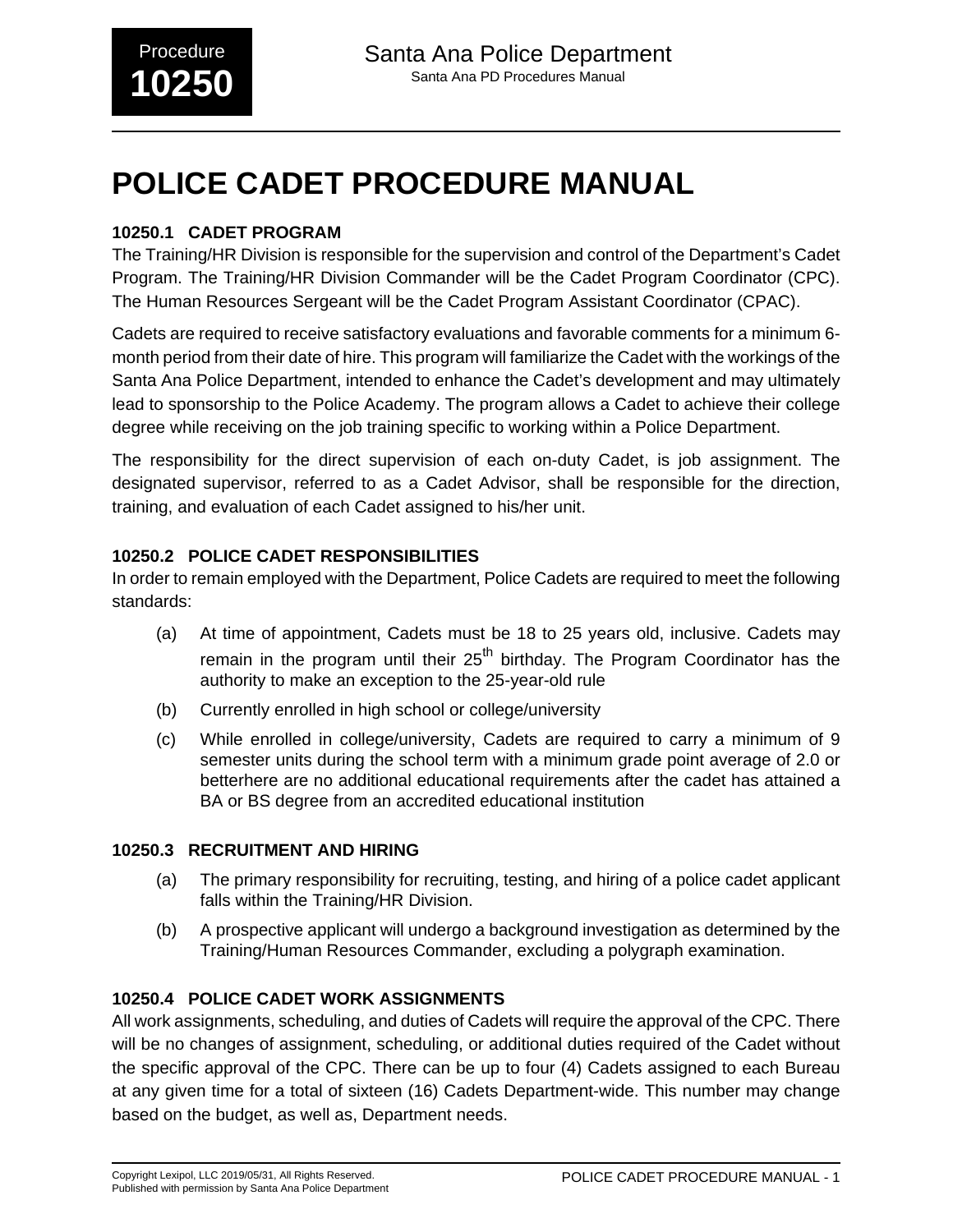Santa Ana PD Procedures Manual

# POLICE CADET PROCEDURE MANUAL

Unless directed and/or approved by the designated Cadet Advisor, the Cadet uniform shall be worn while on duty.

Assignments will be rotated based on Department needs with the goal of providing each Cadet with a broad base of experience. Cadets will rotate bureau assignments upon the completion of eight (8) to twelve (12) months of service within an assigned bureau.

Cadets will utilize the proper chain of command to report any problems by reporting to the Cadet Advisor, then to the CPAC if necessary. Human Resources or Training Division Staff will assist Cadets with any other matters.

Cadets are not permitted to carry any lethal weapons. Cadets may carry pepper spray and/or handcuffs after receiving written approval from the CPAC and the training from the Department certified instructor/s.

It is the Cadet's responsibility/obligation to help maintain security at the police station.

The Cadet shall only allow access to authorized personnel. At no time shall unauthorized personnel be allowed into the police station.

### 10250.4.1 FIELD OPERATIONS BUREAU

Cadets may be assigned to any division within the Field Operations Bureau, but will primarily be assigned to the Traffic Division, reporting to a Traffic Sergeant. Cadet responsibilities include, but are not limited to, answering phones, directing citizens to various areas of the Department, processing various types of paperwork, attending community meetings and other duties assigned.

### 10250.4.2 INVESTIGATIONS BUREAU

Cadets will have a variety of tasks while assigned to the Investigation Division. These responsibilities include, but are not limited to, assisting detectives with discovery requests and other miscellaneous paperwork assigned by their immediate supervisor. Cadets will report to one of the Detective Sergeants and be assigned tasks appropriate to their position.

### 10250.4.3 ADMINISTRATION BUREAU

### (a) **Communications Division**

1. Cadets assigned to Dispatch will report to the Dispatch supervisor. Cadet responsibilities include, but are not limited to, answering phones, inputting calls, taking phone reports along with other duties assigned.

### (b) **Training Division**

1. Cadets will report to the Training Division Sergeant and be assigned a variety of tasks to assist the Training Division with day-to-day functions and tasks. Tasks include, but are not limited to, assisting with scheduling of training, assisting with arrest and control training, assisting with new-hire orientation, and any other tasks approved by the Training Sergeant.

### (c) **Central Distribution Center (CDC)**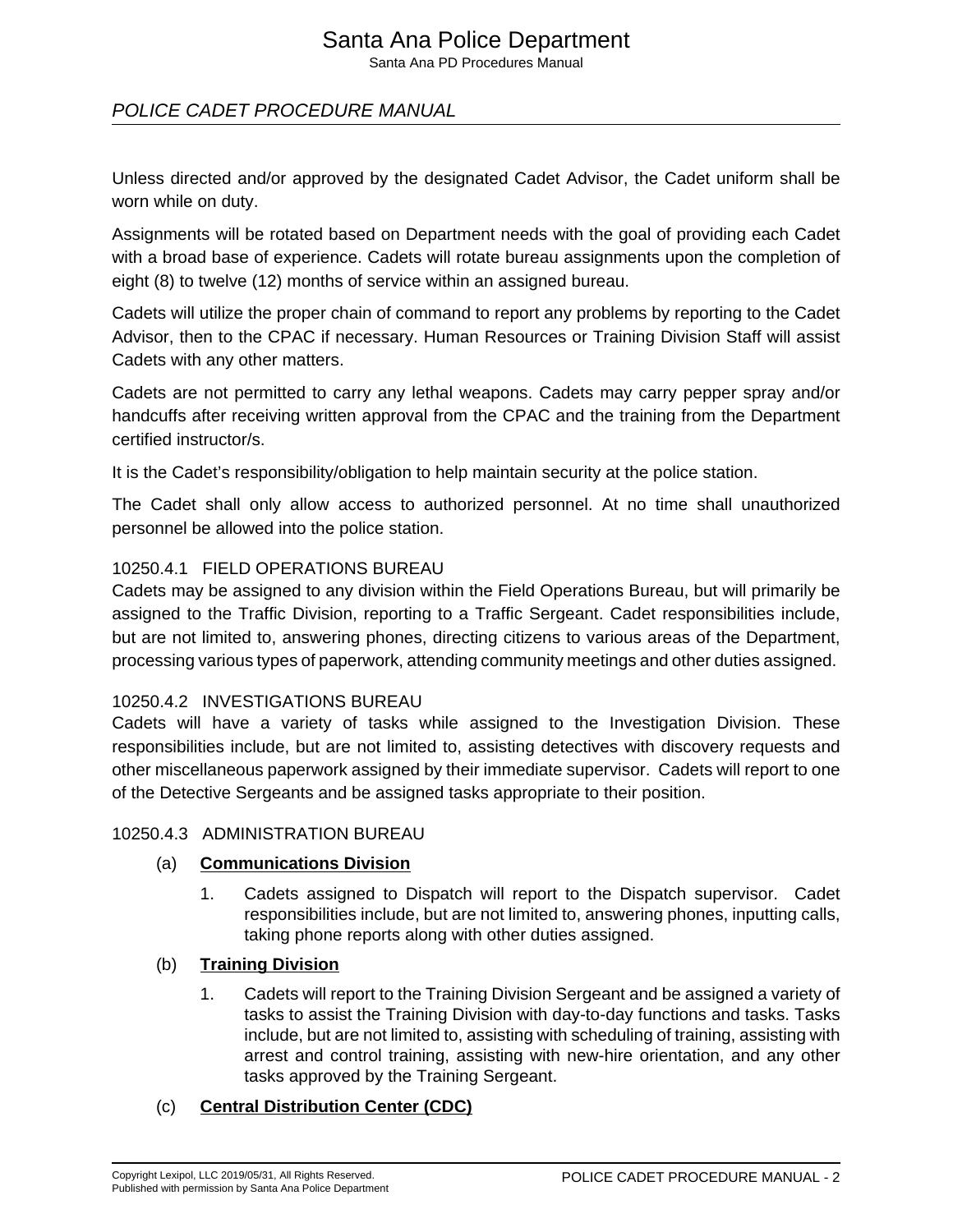Santa Ana PD Procedures Manual

# POLICE CADET PROCEDURE MANUAL

1. Assist CDC personnel with equipment distribution, restock all new incoming equipment, restock all equipment within equipment / radio room, deliver packages throughout the department as well as other duties assigned.

## 10250.4.4 JAIL BUREAU

Cadets will report to the Jail Manager while assigned to the jail. Responsibilities include, but are not limited to, answering the phones, inventory of property, performing data entry of prisoner information along with other duties assigned.

Cadets assigned to the Jail shall comply with the following restrictions:

- (a) Cadets are prohibited from having any contact with inmates.
- (b) Cadets shall not be involved in any jail searches.
- (c) Cadets are prohibited from bringing any contraband, weapons or cellular phones into the jail.
- (d) Cadets shall never be alone with a prisoner or trustee.

# **10250.5 WORK HOURS AND PAYROLL**

Cadets will not work unsupervised.

- (a) Each Division or Section Supervisor will be responsible for scheduling and coordinating a Cadet's work hours within the part-time classification restrictions and in accordance with all applicable regulations.
- (b) Cadets will not work more than twenty (20) hours per week, which may be scheduled to meet departmental needs (shifts and division priorities).
- (c) In an effort to encourage furthering education, the Department will attempt to coordinate a Cadet's hours with college attendance. Attendance at in-service schools will be limited to those deemed appropriate by the affected Bureau Commander
- (d) Upon completion of each pay period, Cadets are required to enter the days worked into the ISE system. The designated supervisor will review the entries and approve hours, print out the payroll sheet and forward it to Fiscal.

# **10250.6 BREAKS**

Breaks will be given as dictated by California State Labor Code.

# **10250.7 OUTSIDE EMPLOYMENT**

Cadets are subject to the same provisions and regulations governing outside employment as set forth in the Outside Employment Policy.

# **10250.8 INDUSTRIAL AND NON-INDUSTRIAL INJURIES AND ILLNESS**

Refer to the Department's Occupational Disease and Work-Related Injury Reporting Policy.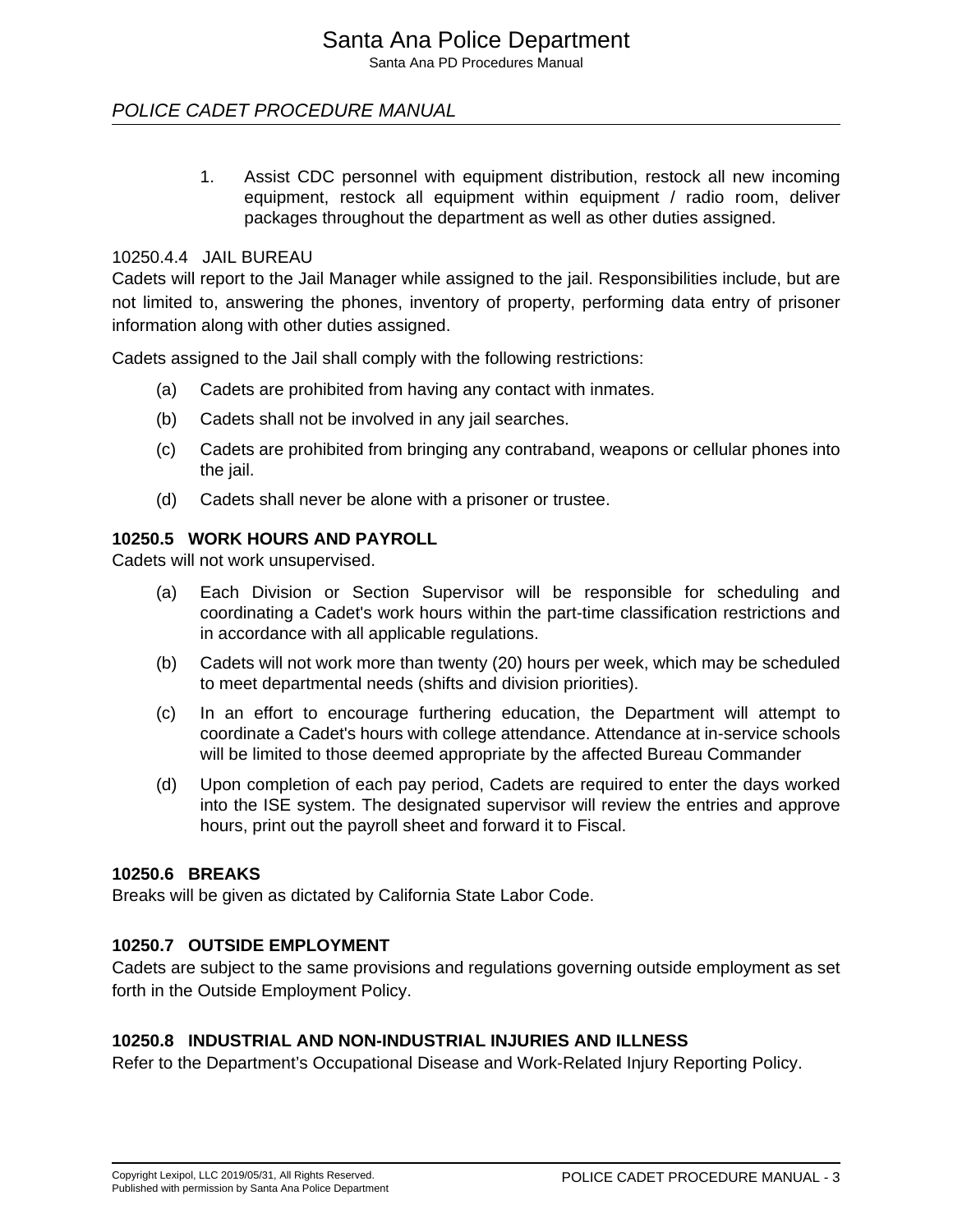Santa Ana PD Procedures Manual

# POLICE CADET PROCEDURE MANUAL

## **10250.9 CADET USE OF POLICE IDENTIFICATION CARDS**

The Chief of Police has entrusted Cadets with the Department identification cards. The misuse of a police ID card by a Cadet may result in termination.

ID cards shall not be used in an attempt to receive preferential treatment or gratuities.

Cadets are responsible for maintaining security of their assigned keys/access cards. If the keys/ access cards, Police identification card and/or Cadet Badge become lost at any time, the Cadet shall write a memo to the CPC within 24 hours of discovery of loss. The memo shall contain details on the circumstances of the loss.

#### **10250.10 RIDE-ALONG PROCEDURE**

All Cadets shall adhere to the Department Ride-Along Policy, as well as, the Police Cadet Policy.

- Cadets shall ride along a minimum of six (6) times per calendar year, not to exceed 10 hours each ride, with compensation. Cadets who desire additional to ride-along time may do so while off-duty, pursuant to the ride-along request procedure.
- In arranging a ride-along, Cadets will contact their immediate supervisor and set up the ride-along for the desired date/time.
- Cadets may assist with field reports. However, officers are responsible for all written documentation by the Cadet.
- Cadets will wear body armor.
- Cadets may use the police radio under the direct supervision of the officer.
- Cadets may use the MDC under the direct supervision of the officer.
- Officers are responsible for all communications emitting from the police vehicle.
- Cadets shall only utilize the equipment in a professional manner as directed. No information will be used for personal reasons. No personal messages will be sent via the MDC.
- Cadets shall not be a part of tactical entries.
- Cadets shall not be left alone with a suspect.
- Cadets shall not be used as a cover officer.
- Cadets shall not participate in any searches of subjects and/or their belongings.
- Cadets shall not utilize the radio during tactical incidents, e.g., foot pursuits, vehicle pursuits, and/or setting perimeters, except in an emergency (e.g. injury to assigned officer)
- Cadets shall not **handle any type of lethal or non-lethal weapons.**

### **10250.11 USE OF POLICE VEHICLES AND RADIOS**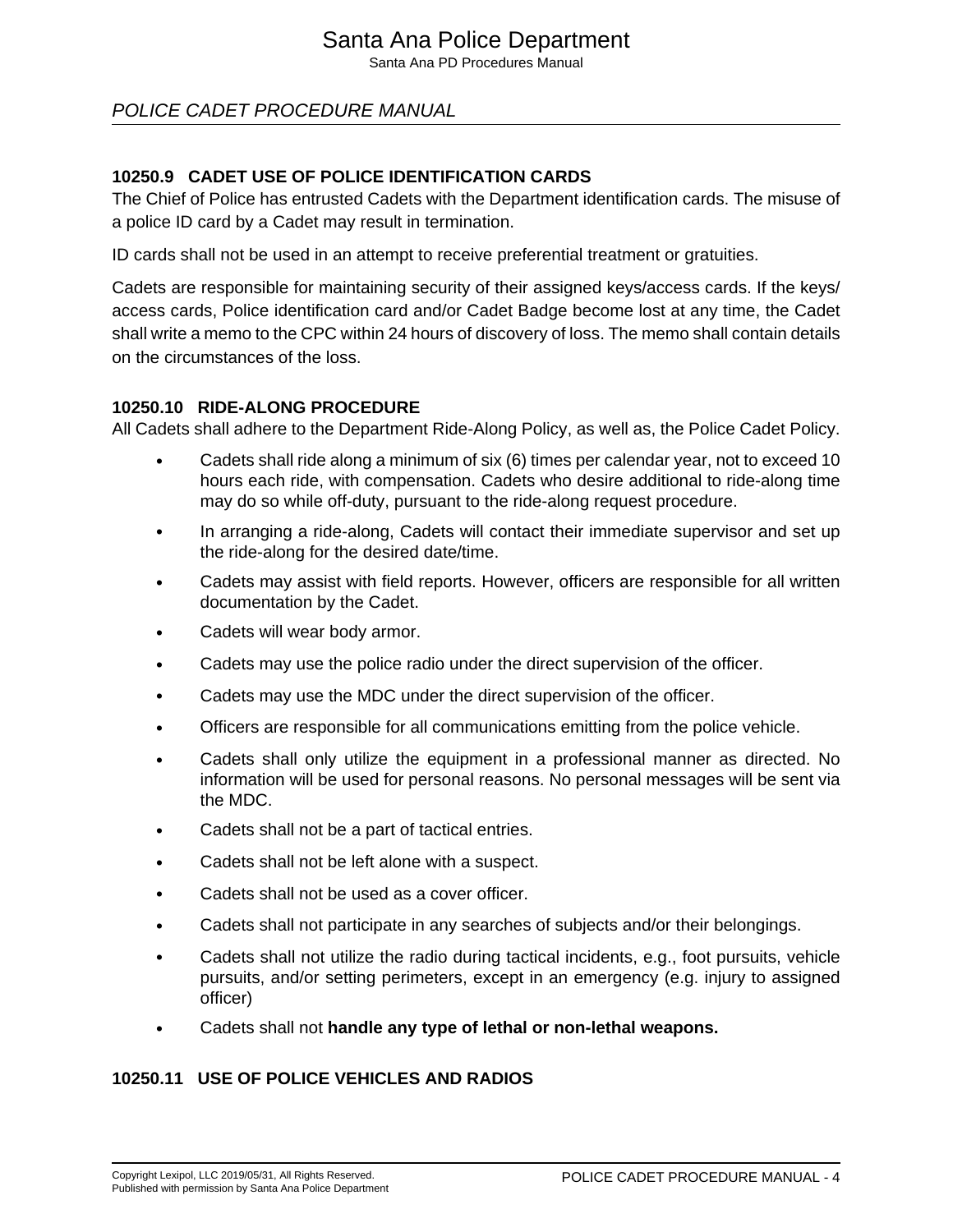Santa Ana PD Procedures Manual

# POLICE CADET PROCEDURE MANUAL

### 10250.11.1 VEHICLE USE

When given an assignment requiring the use of a City vehicle, cadets should use an unmarked vehicle. If the use of a marked police vehicle is required, Cadets shall use an OUT OF SERVICE cover located in CDC. These covers are to be placed over the unit's light bar.

- Cadets must obey all traffic laws. Any violations of law may result in disciplinary actions and/or termination from the program.
- Cadets **SHALL NOT MAKE CAR STOPS.** Cadets shall never take it upon themselves to transport a medical aid case, stop a suspect vehicle or contact suspicious persons.
- Cadets shall not attempt to jump-start any other vehicle or attempt to push any vehicle with a police unit.
- Cadets shall comply with the Department's Seat Belts Policy.

### 10250.11.2 POLICE RADIO USE

Cadets shall not use radios unless necessary in the course of their duties or in an emergency.

If a Cadet observes, or is advised by a community member that an emergency exists requiring police response, the Cadet shall make use of the most expeditious means of communication available to summon aid; this may include the police radio or telephonic communication.

Should the Cadet elect to use the radio, he/she shall provide all information available to the dispatcher. All instructions given to the Cadet by the dispatcher shall be followed.

### **10250.12 UNIFORM USE AND PERSONAL APPEARANCE**

Cadets are subject to the uniform and personal appearance regulations set forth in the Department's Uniform Regulations and Personal Appearance Standards Policies.

The basic uniform of the Santa Ana Police Department Cadet consists of the following:

- Applicable uniform shirt with patches and badge
- Uniform trousers with dress belt
- Black, smooth leather, boots and/or round-toed shoes in high-top or low-cut style
- Black socks (except when medical needs dictate otherwise)
- Duty jacket
- Name tag

### **10250.13 EVALUATIONS**

Evaluations will be conducted by assigned supervisors on a quarterly basis for the first year of employment, and one (1) time every twelve (12) months thereafter.

The Police Cadet Evaluation form will be used and properly marked to indicate the type of evaluation (first year or regular) being prepared. The long-form used for full-time, permanent City employees will not be used.